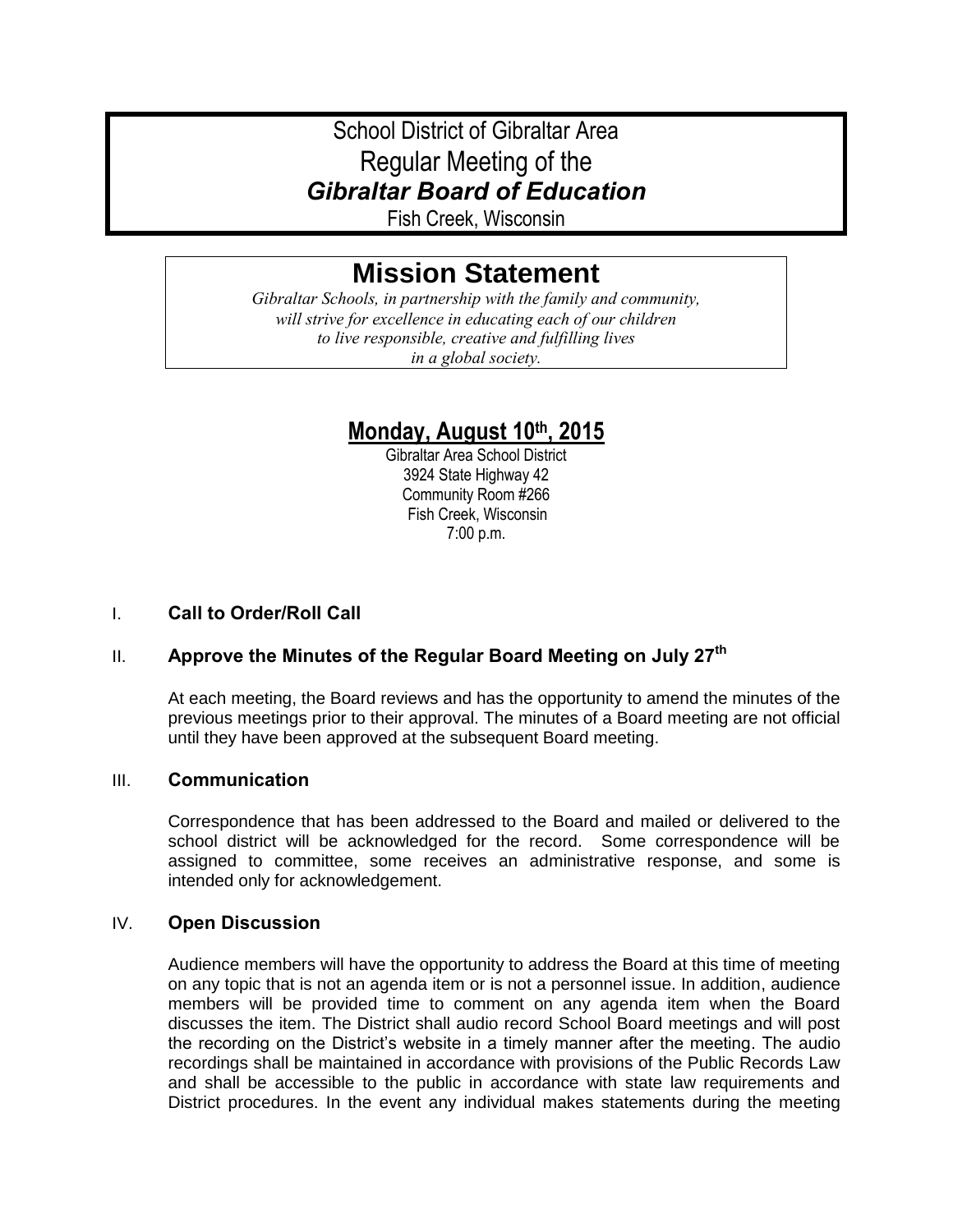which serve to violate the District policies related to discrimination, harassment, bullying or violate state or federal law or otherwise are subject of closed session items, such portions of the original audio tape will not be posted to the District website but can be requested through the Public Records Law process. The District reserves the right to remove vulgar language, personal attacks of any kind, or offensive comments that target or disparage any ethnic, racial, or religious group.

#### V. **Hear Administrative Reports on Current School Events**

The Superintendent, Principal, Director of Learning, Dean of Students and Business Manager will use this opportunity to provide the Board with current school and district information.

#### VI. **Discuss Exit Interviews for Employees**

The Board will review current practices and discuss options for conducting interviews of employees retiring or resigning from the district.

#### VII. **Discussion on Wisconsin Association of School Boards (WASB) Board Member Training**

The Board will discuss the use of the Wisconsin Association of School Boards (WASB) for board member training.

#### VIII. **Approve Payment of Bills**

The school district's financial bills are submitted for Board consideration at each regularly scheduled meeting. Each bill and its expense are listed. Board approval authorizes the Business Manager to pay the bills.

#### IX. **Approve Amendment to Policy 7.04(24) Job Description – Information and Technology Services Assistant**

This will be the second reading of the amended job description for the Information and Technology Services Assistant. Job descriptions are approved as policy and Board policies require two readings.

#### X. **Approve Employment of Elementary Teacher**

The administration will bring forth a recommendation to employ an elementary teacher.

## XI. **Approve Employment of Study Hall Mentor**

The administration will bring forth a recommendation to employ a study hall mentor at the secondary level.